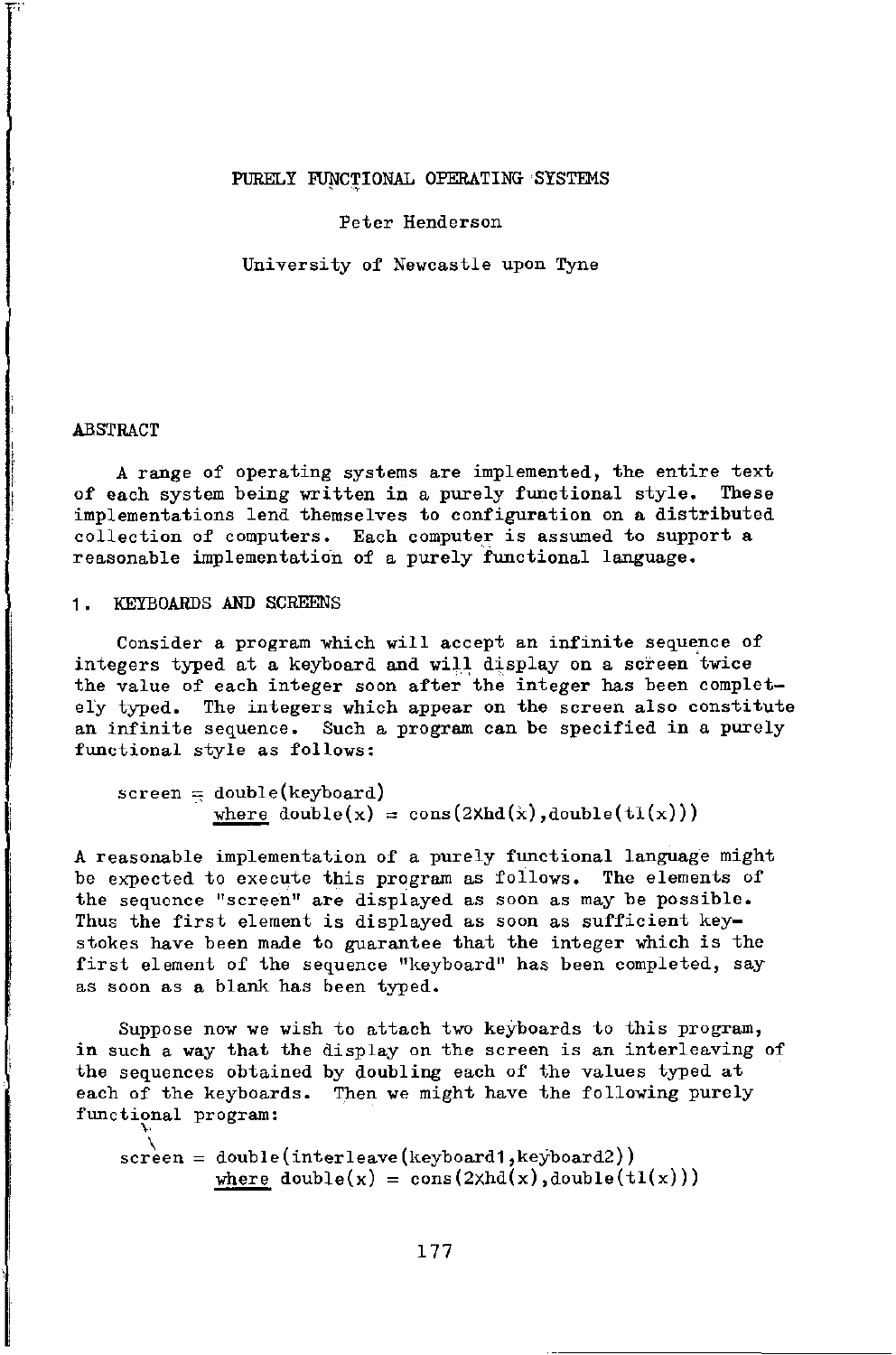Again, we would require of any reasonable implementation that the elements of the sequence "screen" might appear as soon as possible after the corresponding integers have been typed at the relevant keyboard. This means that, soon after an integer has been completed at either keyboard, the corresponding value should appear on the screen. Since the program can have no control over the speed at which integers are typed at each keyboard, indeed one or other may even be idle for a while, the function "interleave" should be defined so that its result interleaves the elements of its two argument sequences in the order in which they first become available. Thus "interleave" is not a function only of the elements of the sequences which constitute its arguments but also of the time at which each element becomes completely defined. It is my purpose in this document to show how a function such as "interleave" can be deployed in programming a range of useful systems, and then to discuss whether or not it should be included in an otherwise purely functional language. The programs which we shall write here retain most of the pleasant properties of purely functional programs.

¥ith this preparation, let us be more precise about the definitions of the functions we have so far introduced. We shall make use of the very powerful notation of S-expressions for data in our examples. The functions hd and tl will be used in preference to car and cdr as the basic operations upon Sexpressions. When a sequence of data items are typed at a keyboard, each item will in general be an S-expression and the entire sequence itself will be represented by a semi-infinite list, Consider the simple program

 $screen = interleave(keyboard1,keyboard2)$ 

and suppose that the items typed at each keyboard are as follows:

keyboard1 =  $(127$  (PUT FRED (BLAH BLAH)) (GET F) 18 19 ...

keyboard2 = (-14 (RUN F *G* H) (SAVE F) (SAVE G) (1 2 3 4) ...

A possible sequence in which these items might appear on the screen is:

 $screen = (127 -14 (RUN F G H) (PUT FRED (BLAH BLAH))$  $(SAVE F)$  (GET F)  $(SAVE G)$  18 19 (1 2 3 4) ...

Note first of all that each of the items in the sequences has remained intact "and secondly that, while the sequences as typed on the keyboards have been interleaved, their order has been retained. That is to say, each of the keyboard sequences can be obtained by deleting certain of the items in the screen sequence.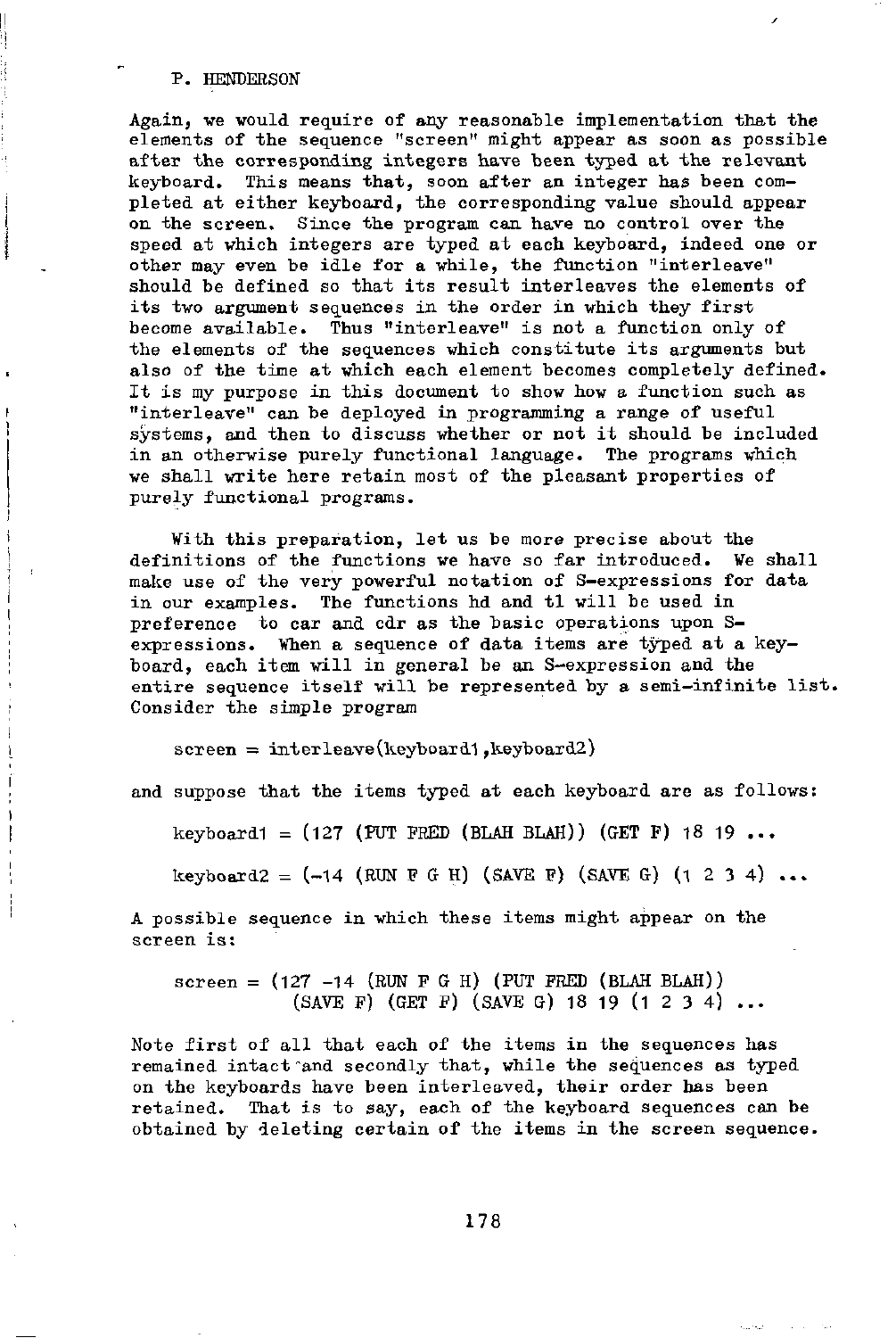If T is the type of a data item (e.g. integer, symbolic atom, list, etc.) then let  $seq(T)$  denote the type of a (possibly semiinfinite) sequence of items, each of type T. In the previous examples, our functions had the following types:

```
seq(T) + Thd 
                  \ddot{\cdot}\mathfrak{se}_q(T) \rightarrow \mathfrak{se}_q(T)t1: T \times \text{seq}(T) \rightarrow \text{seq}(T)cons 
double 
                 : seq(integer) \rightarrow seq(integer)
{\tt interleave:}\quad{\tt seq}({\tt S}{\tt-expression})\,\times\,{\tt seq}({\tt S}{\tt-expression}) -
                                   seq(S-expression)
```
Now, let us give a more precise definition of the "interleave" function. If x and y are both of type seq(T) then interleave $(x,y)$ is of type  $seq(T)$ . Further, one or other of the following situations pertains:

- i)  $hd(interleave(x,y)) = hd(x)$  $tl(interleave(x,y)) = interleave(tl(x),y)$
- ii) hd(interleave(x,y)) = hd(y)  $t1(interleave(x,y)) = interleave(x,t1(y))$

Thus we see that any items appearing in interleave $(x,y)$  come from either x or y and that further the order of items in x and y is preserved in interleave $(x,y)$ . In the final section we give a possible implementation of "interleave". Suffice it to say here that "interleave" will be implemented in such a way that, in the systems which follow, each sequence will be consumed at the rate at which it is generated.

## 2. SIMPLE DATABASES

We shall define a very simple database system which allows its user to save and recall "files". We shall assume a file is an S-expression and a filename is a symbolic atom. The database will be represented by a linear list of (filename file) pairs, for simplicity. In practice a tree structure would be more acceptable. We introduce the following functions as basic:

1

```
put: filename \times file \times database \rightarrow database
get: filename \times database \rightarrow file
```
with the following definitions

 $put(f,s,db) \equiv \underline{if} db=NIL \underline{then} cons(cons(f,s),NIL) \underline{else}$ if  $hd(dd)(db)$  = f then cons(cons(f,s),tl(db)) else  $\overline{\text{cons}(\text{hd}(\text{db}),\text{put}(f,s,t1(\text{db})))}$  $get(f, db) \equiv if db = NIL$  then MISSING else if  $hd(\overline{db}) = f$  then  $tl(hd(db))$  else get(f,tl(db))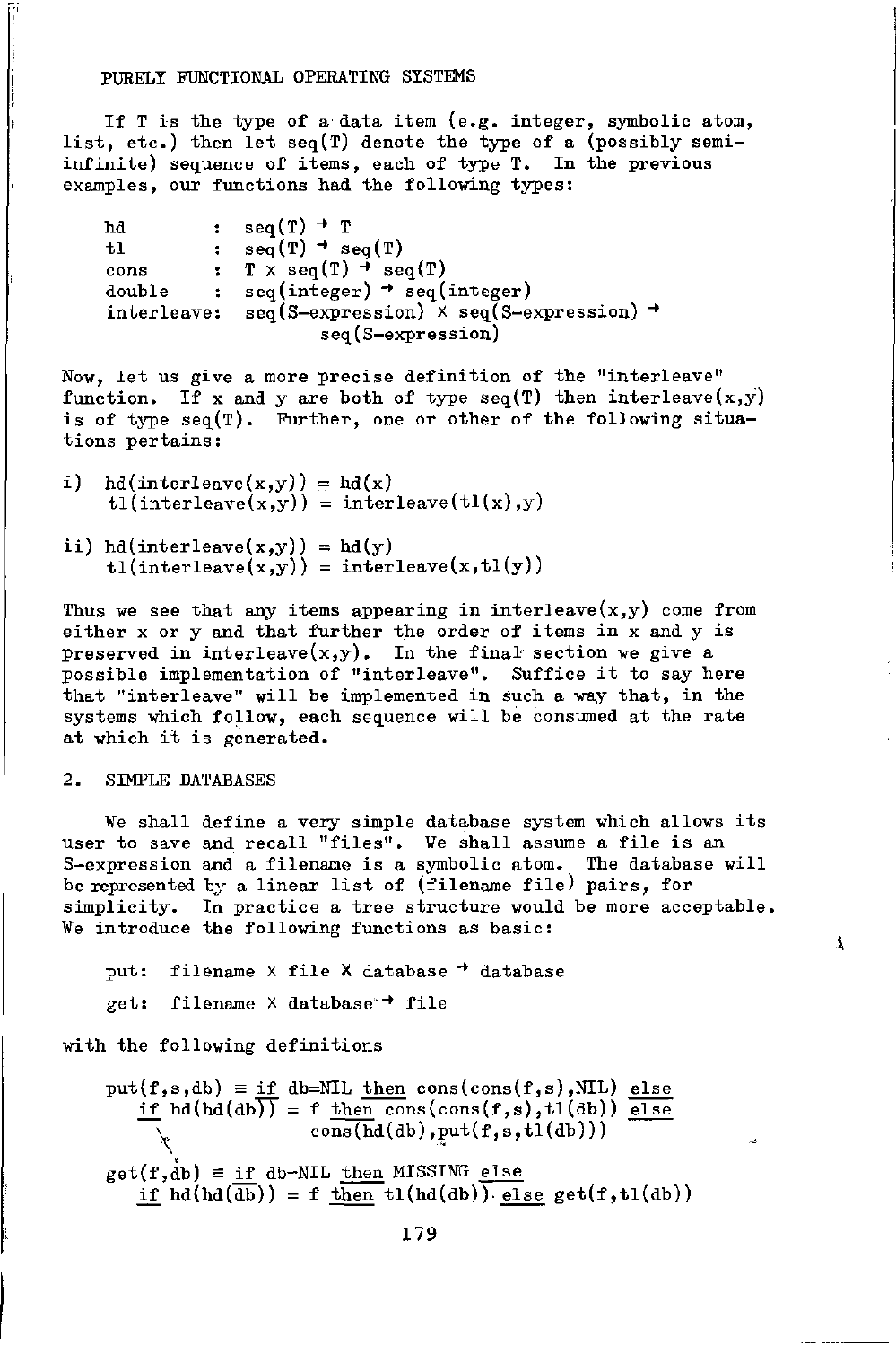We see that  $put(f,s,db)$  simply updates the list db to incorporate the pair  $(f s)$ , eliminating any other pair with the filename f, while  $get(f,s,db)$  returns the s corresponding to f in db.

Now assume the user of our database is allowed to present two commands. The first has the form (PUT  $f$  s) where  $f$  is a filename and s a file, and has the effect of adding the file s to the database, with name f. The second has the form  $(GET f)$  and has the effect of retrieving the file with filename f. This behaviour can be encapsulated in a single function.

dbstep: command  $\times$  database  $\rightarrow$  response  $\times$  database

which denotes the application of a single command to the database. We define

 $dbstep((PUT f s), db) = DONE, put(f, s, db)$  $dpstep((GET f), db) = get(f, db), db$ 

Note that the response to a PUT command is the atom DONE, while the response to a GET command is the file (or the atom MISSING if no such file is found, see "get").

We can implement our database system as a single function by allowing it to map a sequence of commands to a sequence of responses. Let us define

dbf: seq(command)  $\rightarrow$  seq(response)

as follows:

Ħ

 $\begin{array}{c} \frac{1}{2} & \frac{1}{2} \\ \frac{1}{2} & \frac{1}{2} \\ \frac{1}{2} & \frac{1}{2} \end{array}$ 

ŀ,

 $dbf(c) \equiv dbf1(c, NIL)$  $dbf1(c,db) \equiv \text{cons}(m,dbf1(t1(c),db'))$ where  $m, db' = dbstep(hd(c), db)$ 

This is a fairly conventional recursive definition using a subsidiary function dbf1. For a given database, db, the function dbfl computes, for the first command, the first response m and the new database db'. The sequence of responses from dbf1 is then m, followed by responses invoked by the remaining commands when presented to db'.

We can immediately see how dbf could be deployed as a single user database system

 $screen = dbf(keyboard)$ 

Here the sequence of commands typed at the keyboard invoke a sequence of responses on the screen. If we display the sequence interleave(keyboard,screen) then this might take the following value: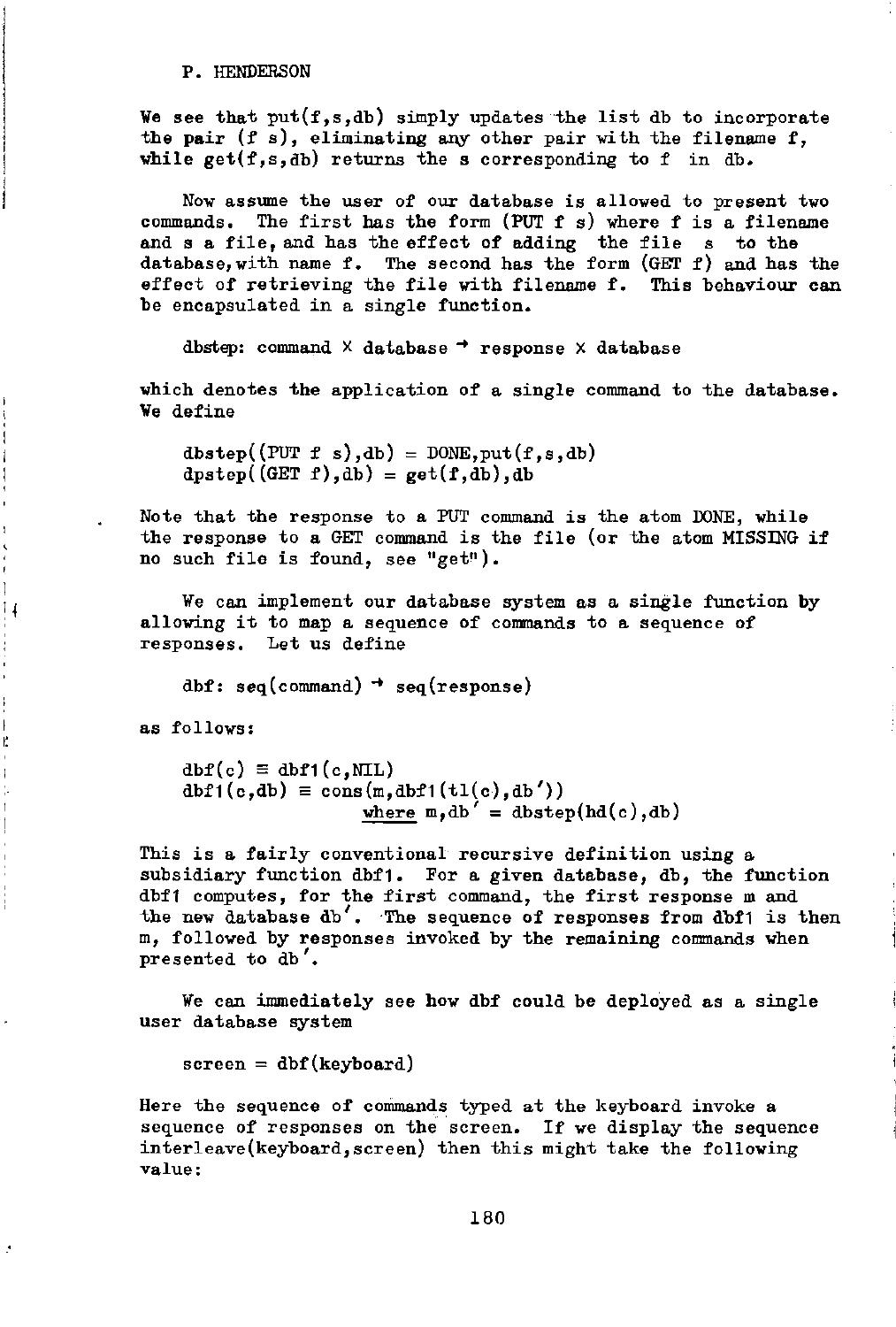```
(PUT FRED (BLAH BLAH)) 
DONE 
(GET FRED) 
(BLAH BLAH) 
(GET MAVTS) 
MISSING 
(PUT MAVIS (12 3 4)) 
DONE 
(GET MAVIS) 
(1234){GET FRED) 
(BLAH BLAH)
```
We assume the interaction with dbf goes on for ever, despite the likely switching on and off of equipment.

ł.

In order to allow two users to share the database, we must interleave their keyboards, for example:

 $screen = dbf(interleave(keyboard1,keyboard2))$ 

This means that the two users, having separate keyboards, must share a single screen. We shall give this program a name, in order that we may refer to it later. It is the first in a series of useful systems, so we shall call it sys0. We have

sysO: seq(command)  $\times$  seq(command)  $\rightarrow$  seq(response)

where we define:

**\** 

 $sys0(keyboard1,keyboard2) = screen$ where  $s$ creen = dbf(interleave(keyboard1,keyboard2))

Also, for pedagogical purposes we shall introduce a diagram for each system. In the diagrams, arrows will always represent sequences and boxes will always represent functions. Thus the definition of each system can be read, in a straightforward manner from the diagram. In what follows we shall give each system in both forms. The diagram for sysO is as follows:

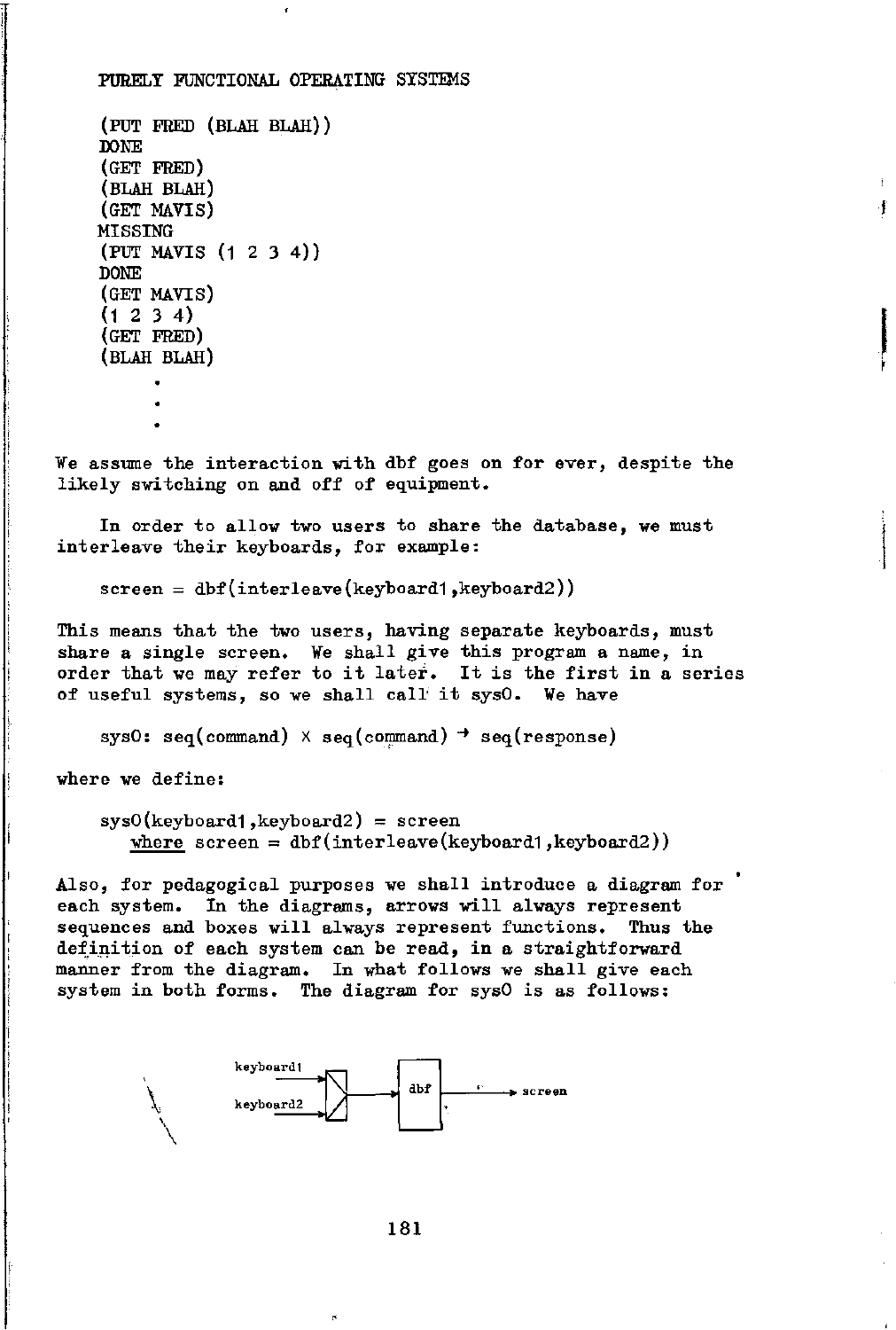The interleave function is so common that we have given it a special box, with a mnemonic triangle in it. Each of the arrows in the diagram denotes a sequence of values. Each of the boxes is a function from its incoming sequences to its outgoing sequences.

If we wished to give each user his own personal copy of the screen, we would define the following systems, where we assume keyboard1 is associated with screen1 and keyboard2 with screen2:



Reading the definition from this diagram, we construct

 $sys1(keyboard1,keyboard2) = screen1,screen2$ where  $screen1 = s$ and  $screen2 = s$  $\overline{and}$  s = dbf(interleave(keyboard1, keyboard2))

Whilst these systems do represent true sharing of a database, the latter version is a little unrealistic in that each screen reflects the responses to activities on the other keyboard.

To solve this problem we introduce the notion of tagging the commands to and responses from the database. Let us use the functions:

 $tag(t,x) \equiv const(const(t, hd(x)),tag(t, tl(x)))$ 

 ${\rm untag(t,x)} \equiv \underline{if} \text{hd}(\text{hd}(x))=t$  then cons(tl(hd(x)) ,untag(t,tl(x))) else  $untag(t, t1(x))$ 

We have that, if x is a sequence of items then  $tag(t,x)$  is the same sequence, each item having been tagged with the atom t. The function untag $(t,x)$  is used to project the sequence of tagged items x onto the sequence of untagged items whose tags in x are equal to t. We use the special boxes shown below to denote these functions in our diagrams.

 $\rightarrow$  tag(t,x)  $x \rightarrow$  (-t)  $\rightarrow$  untag(t,x)

We must modify the database function to preserve tags, which is accomplished very simply by altering dbstep as follows:

 $tdbstep((t \text{ PUT } f \text{ s}),db) = (t \text{ DONE}), put(f, s, db)$  $tdbstep((t GET f),db) = (t get(f,db)),db$ 

182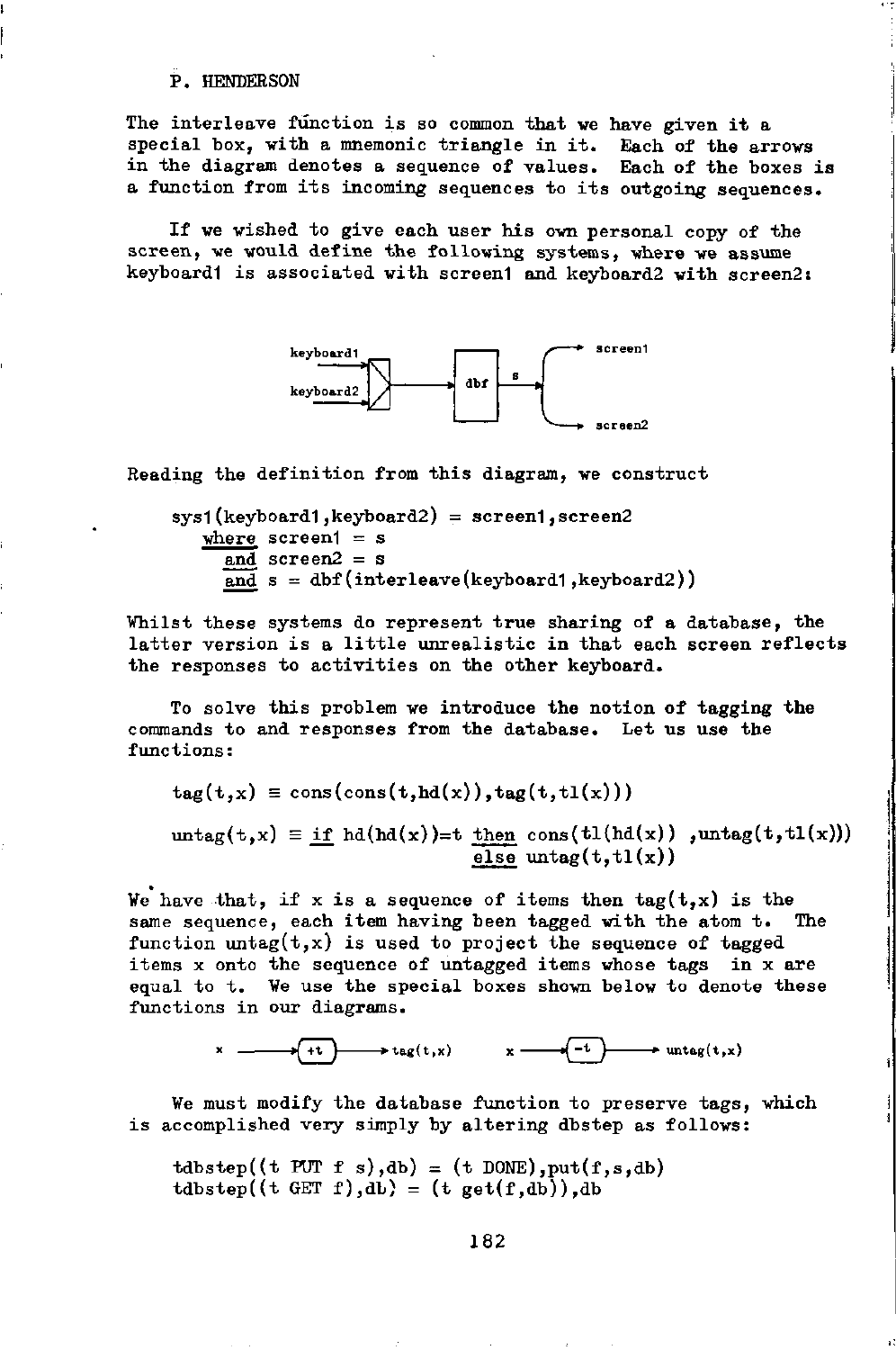Ve redefine dbf in terms of this new step function, to derive a tag preserving database.

 $tdbf(c) \equiv tdbf1(c,NIL)$  $tdbf( c,db) \equiv \text{cons}(\text{m},tdbf( t\text{it}(c),db'))$ where  $m, db' = tdbstep(hd(c), db)$ 

In terms of this we can define a system which allows,two users to properly share the database without seeing each others responses.



The system can be written out more formally as:

 $sys2(keyboard1,keyboard2) = screen1,screen2$ where screeni =  $untag(1,s)$ and screen2 =  $untag(2,s)$  $\overline{and}$  s = tdbf(interleave(tag(1, keyboard1), tag(2,keyboard2)))

Now, with this system each user of the database sees only the responses associated with his requests.

Already we have sufficient primitives to begin to build a range of different and interesting systems. Let me illustrate just two possibilities. The following system gives simultaneous access from a single keyboard to two independent databases.

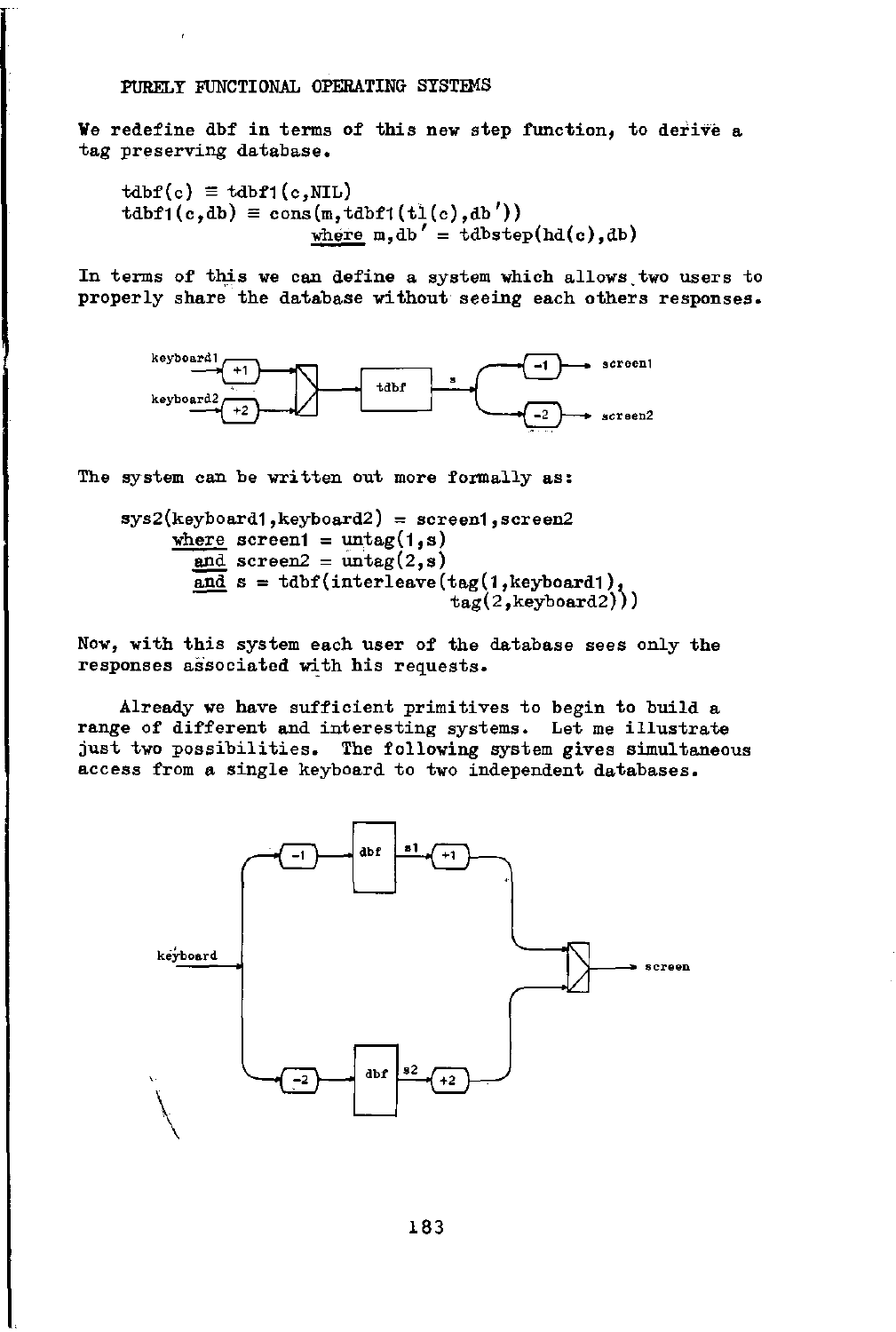$$
sys3(keyboard) \equiv screen
$$
  
\n
$$
\frac{where}{and} \quad s1 = dbf(untag(1, s1), tag(2, s2))
$$
  
\n
$$
\frac{and}{and} \quad s2 = dbf(untag(2, keyboard))
$$

Note how the user must tag all his commands at the keyboard with the identity of the database he wishes to access, and that responses come back with an appropriate tag attached. Note also that commands with tags other than 1 or 2 are simply ignored.

We can combine the structures of sys2 and sys3 in an obvious way to construct a database system which allows two users to share access to two independent databases.



 $sys4(keyboard1,keyboard2) \equiv screen1,screen2$ where screen1 = interleave(tag(A,sA1), tag(B,sB1)) and screen2 = interleave( $tag(A, sA2)$ ,  $tag(B, sB2)$ ) and sA1, sA2 =  $sys2(untag(A,keyboard),untag(A,keyboard))$ and  $sB1$ ,  $sB2 = sys2(untag(B, keyboard1), untag(B, keyboard2))$ 

This system allows the users to identify the database which they wish to access with the tags A and B. Inside sys2, tags 1 and 2 are used to identify which user is intended to receive the response, these tags are removed before the response streams sA1, etc. are generated. The responses are properly tagged with the name of the database from which they come.

Note that sys4 has precisely the same structure as sys2 and that a yet more elaborate system, allowing two users to access up to four independent databases could be generated simply by replacing the occurrences of sys2 in the above diagram by sys4.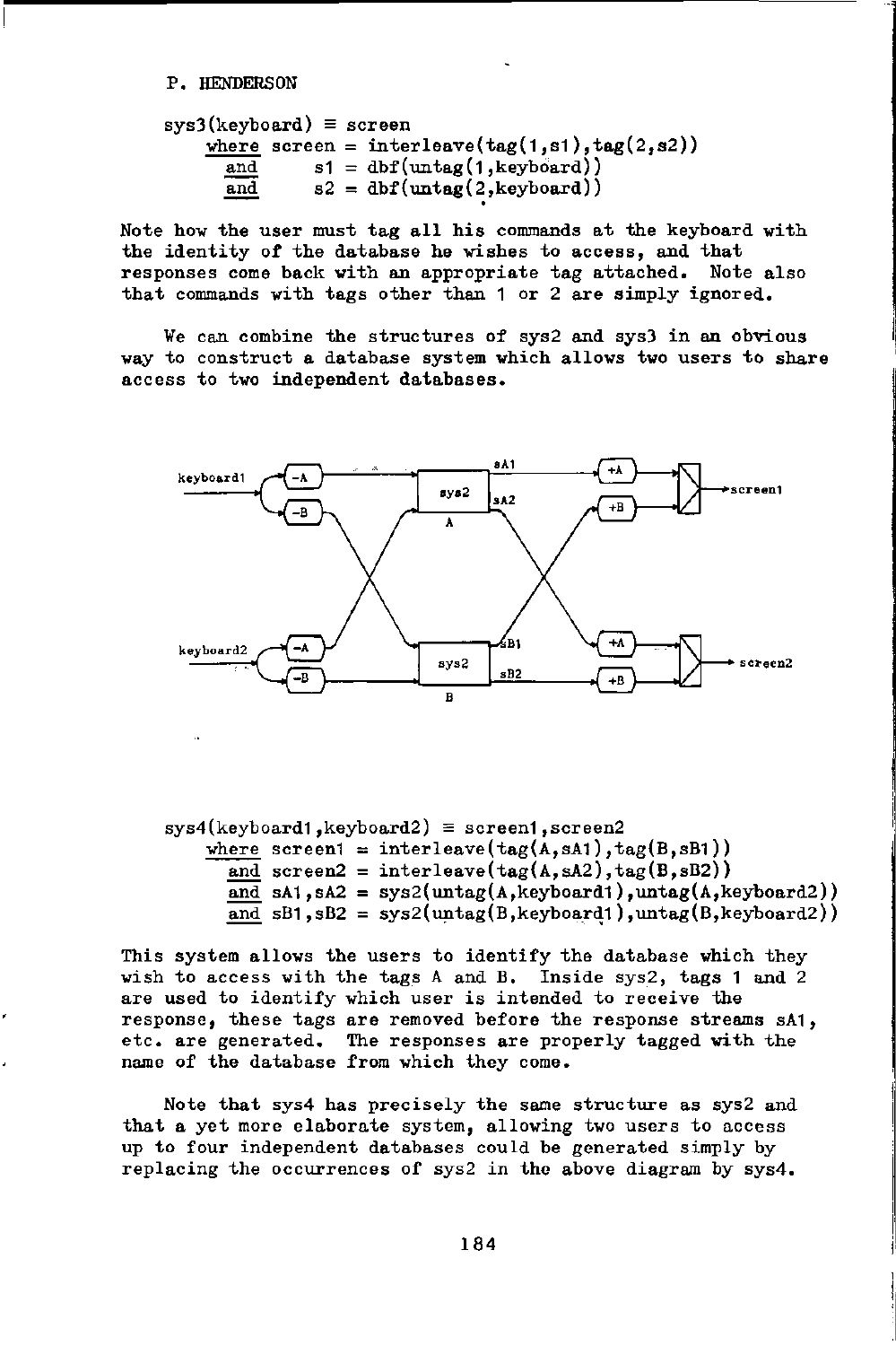# 3. EDITORS AND DATA EXCHANGES

We now wish to address the problem of getting information out of-a database, altering it and putting it back in again. We will implement only the most trivial of editors, which will have only one command for changing the structure of a file. A more useful editor would require a full range of commands, allowing an S-expression to be explored and altered at will. This is not an issue here. The editor serves as a data exchange in the sense that files wait there before being sent to the database and are held there also on being retrieved from the database. Ve think of the editor as containing therefore a "register" x, in which at any time a file is held. The commands a user may give are:

| (PUT f)        | which puts x in the database with name f                  |
|----------------|-----------------------------------------------------------|
| (GET f)        | which replaces x by the contents of the<br>file named f   |
| (CHANGE t1 t2) | which changes x according to templates ti<br>and $t2$     |
| <b>PRINT</b>   | which displays the current contents of x<br>on the screen |

We intend our edit function to fit into the following system:



```
sys5(keyboard) \equiv screenwhere screen = \text{untag}(S,e)and e = edit(c)and c = interleave(tag(K, keyboard), tag(D,d))
       \overline{\text{and}} d = dbf(untag(D,e))
```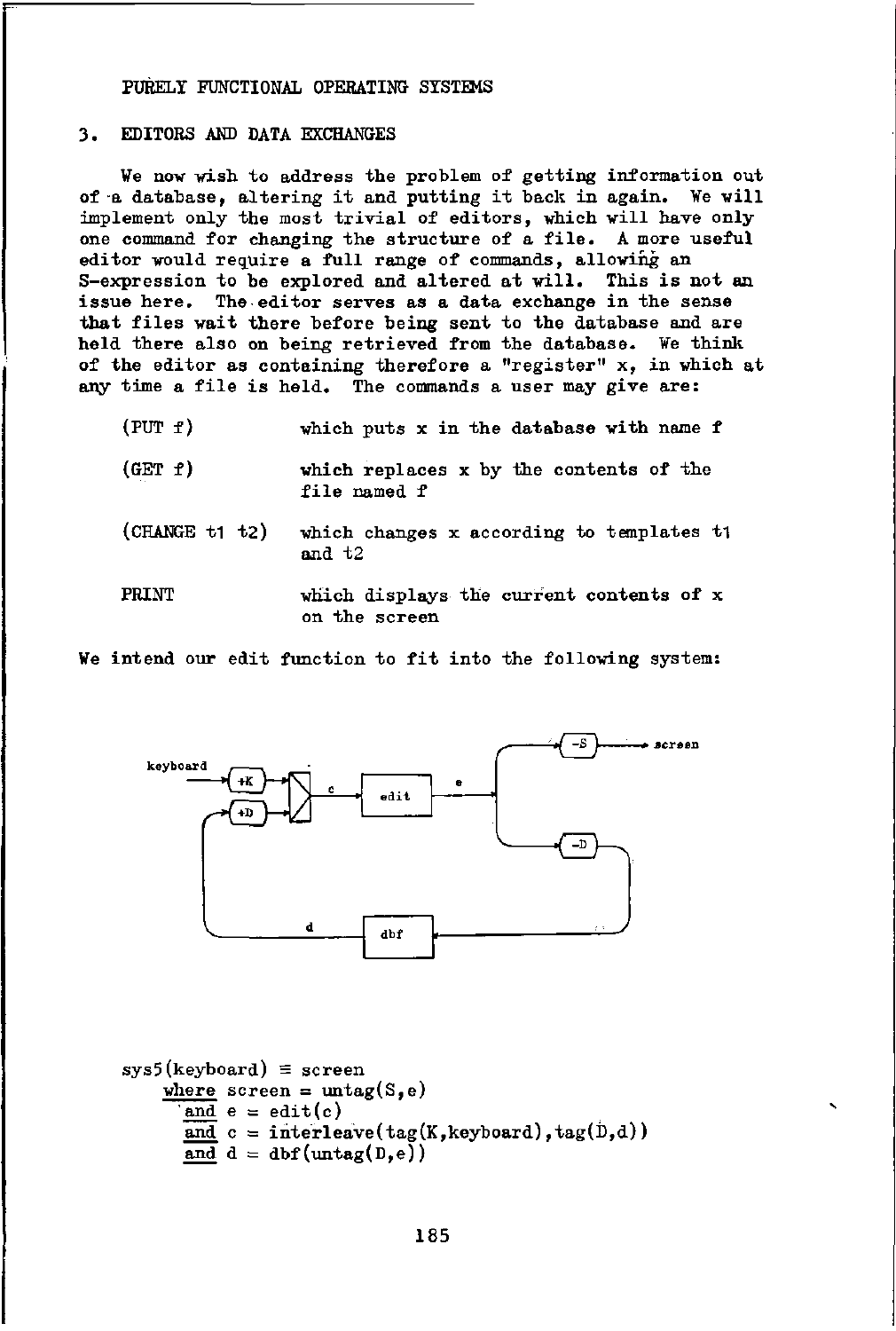Here we have used interleave with appropriate tags to merge the input from the keyboard and from the database to the editor. The edit function will therefore see tagged commands of the form:

```
(K GET f)(K PUT f)(K CHANGE t_1 t_2)
    (K.PRINT)<br>(D.s)where s is some file (S-expression)
and will produce tagged responses of the form 
    (S.m) where m is a message 
    (D PUT f s)
    (D GET f)The edit function takes on much the same structure as dbf, in that 
we consider it applying a sequence of commands (to x) one step at
a time. 
    edit(c) \equiv edit1(c,NIL)
    edit1(c,x) \equiv cons(m,edit1(t1(c),x'))where m, x' = editstep(hd(c),x)
We have introduced functions of the following types.
```

```
edit: seq(tagger-command) \rightarrow seq(tagger-response)edit1: seq(tagged-command) \times file \rightarrow seq(tagged-response)
editstep: tagged-command \times file \rightarrow tagged-response \times file
```
Now we are in a position to define editstep by enumerating the cases which it will encounter.

editstep((K GET f), x) = (D GET f), x editstep((K PUT f), x) = (D PUT f x), x editstep((K CHANGE t1 t2), x) = (S dump(x')), x' where  $x' = change(x, t1, t2)$ editstep( $(K.PRINT)$ , x) =  $(S.x)$ , x editstep( $(D.DONE)$ ,x) = (S DONE),x editstep $((D,s),x) = (S \text{ NEWFILE}).s$ 

This is a very trivial editor. We have not defined the functions change: file  $\times$  template  $\times$  template  $\rightarrow$  file

dump: file  $\rightarrow$  response

which we leave to the imagination of the reader. In practice an editor would need a number of commands and here CHANGE is being used to illustrate how they might be implemented. Note how the editor forwards the GET command to the database and subsequently receives the new file from the database. There will be a period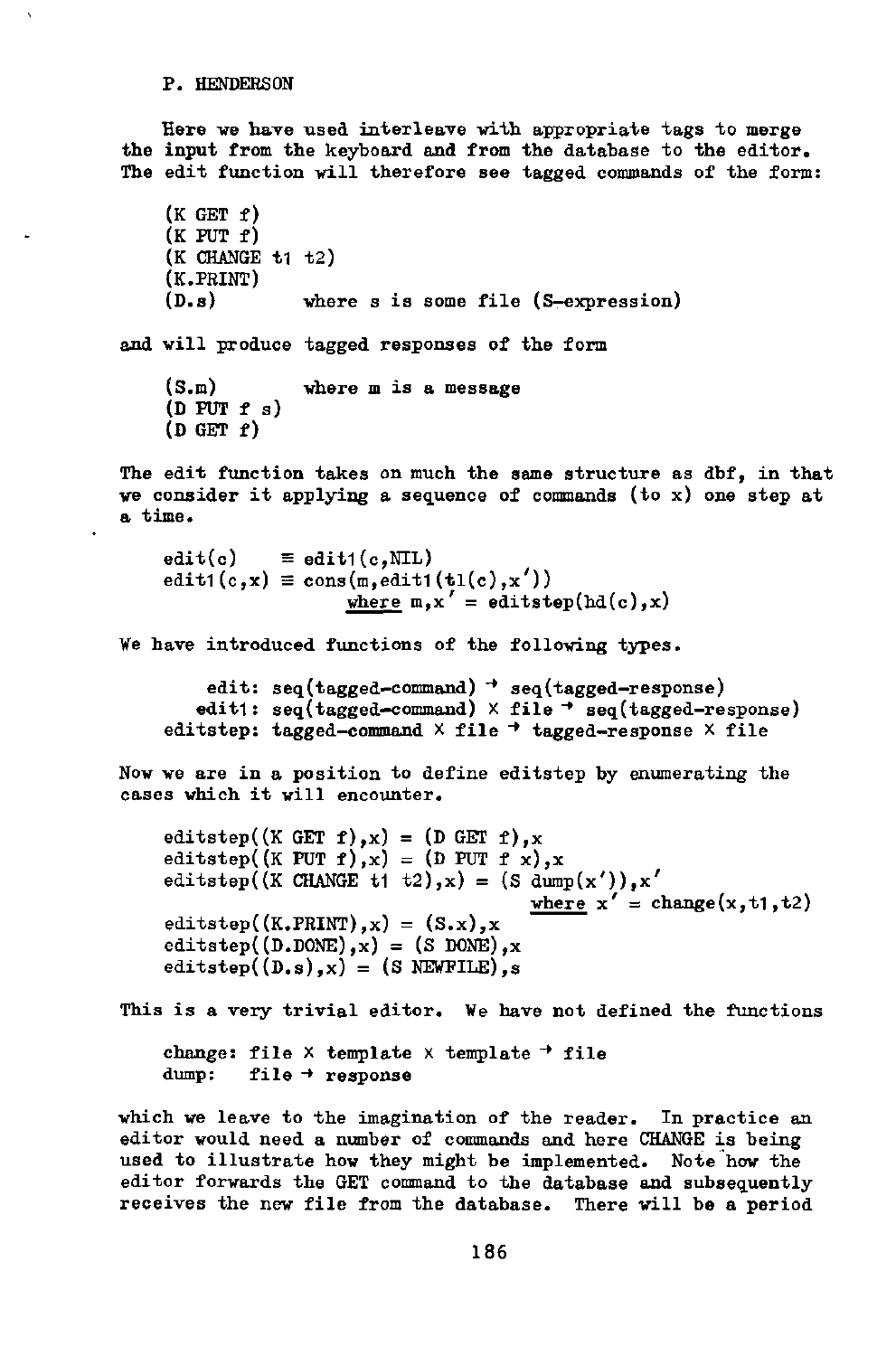of time, while the editor is waiting for this file, when commands applied to x would be accepted. It would be foolhardy to take advantage of this fact however, because the new file could arrive at any time, and obliterate x.

A possible session with this editor might be as follows:

```
(GET FRED) 
(NEWFILE) 
PRINT 
(BLAH BLAH) 
(CHANGE (1 2) (1 B B 2)) 
(BLAH B B BLAH) 
(CHANGE 1 (1 1 1)) 
(* + +)PRINT 
((BLAH B B BLAH) (BLAH B B BLAH) (BLAH B B BLAH)) 
(PUT FRED) 
DONE
```
Alternate lines are reflections' of commands typed at the keyboard and responses displayed on the screen. We have taken a particular decision as regards the form of templates and the nature of a "dumped" expression which happens to reflect the behaviour of an editor with which we have some experience.

Finally, suppose we are able to place in the database the text of programs. That is to say, some of our files represent Lisp programs. Then, we might extend sys5 to include the capability for executing these programs as follows. We define functions to execute a sequence of runcommands using a conventional eval function.

run: seq(runcommand) *~\** seq(putcommand) runstep: runcommand  $\rightarrow$  putcommand eval: file  $+$  file

 $run(c) \equiv cons(runstep(hd(c)),run(t1(c)))$ 

runstep((RUN s f)) = (PUT.f eval(s))

It is necessary to add one more step to the editor.

editstep((K RUN f),x) = (R RUN x f),x

which will send to the run function the command to execute the program in x and place the result into the file called f. The system structure is then as follows:  $\mathbf{v}$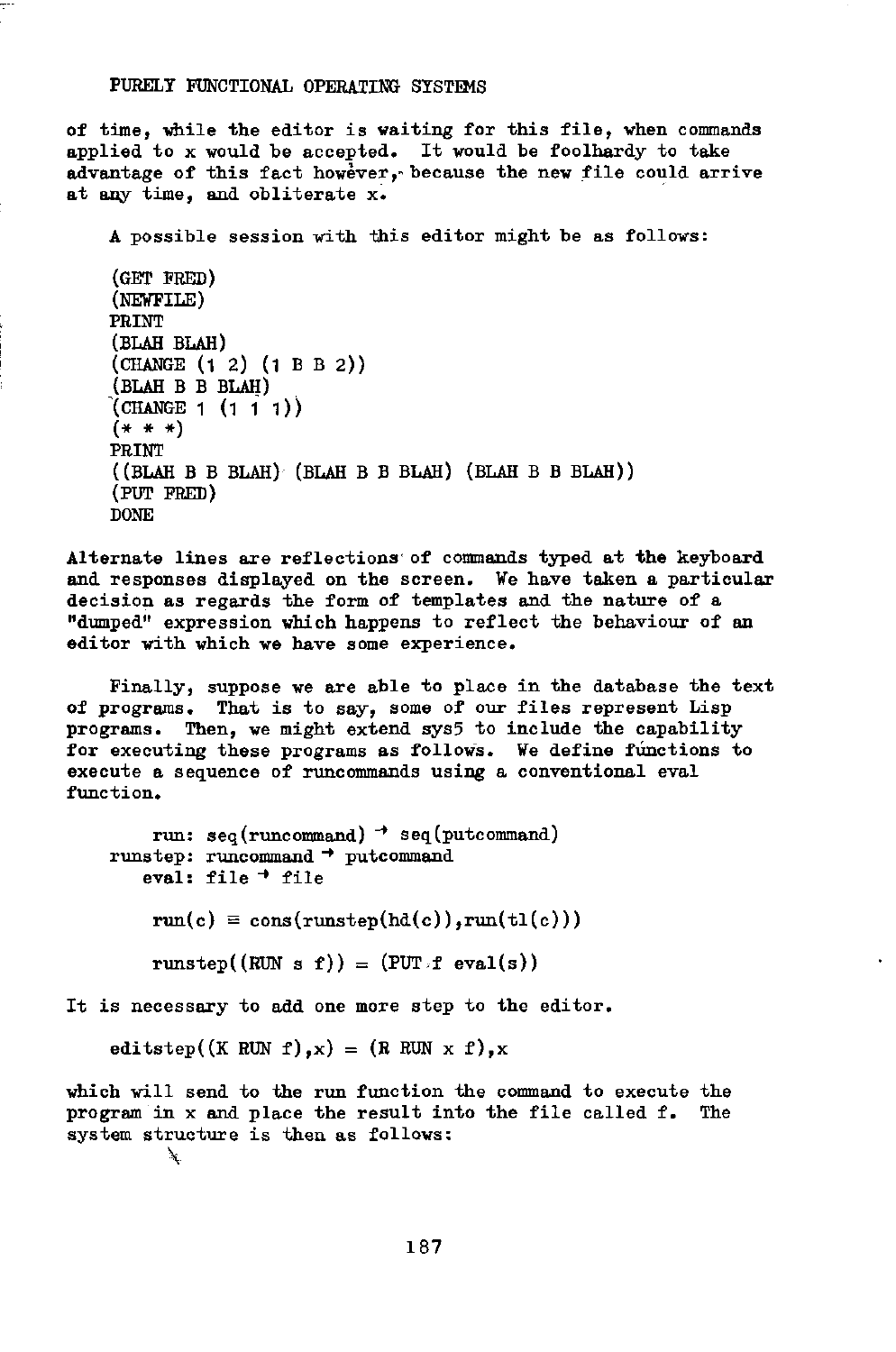

```
sys6(keyboard) = screenwhere screen = untag(S,e)and e = edit(c)and c = interleave(tag(K, keyboard), tag(D,d))
    and d = dbf(interleave(r,untag(D,e)))and r = run(untag(R,e))
```
With this system, the.user can GET-programs from the database, CHANGE them (to include some data), send them to be RUN and inspect the results of execution by getting the appropriate file from the database. A session might be

```
(GET FACTORIAL) 
(NEVFILE) 
(CHANGE 1 (1 (QUOTE 6))) 
(* *) 
(RUN RESULTS) 
... wait a respectable amount of time ... 
(GET RESULTS) 
(NEWFILE) 
PRINT 
72
```
As defined, the user can only guess when "run" will have completed its work, but there is nothing to prevent him from getting on with other work in the meantime. Requests to "run" will be queued by this system.

In fact, with a slightly more elaborate editor, this is quite a usable system, allowing as it does the construction and execution of programs and the collection of results in files. It is remarkable that virtually its entire definition is contained in this document in an executable form. Altogether we might expect each of the basic subsystems (i) edit, (ii) run, (iii) dbf, (iv) sys to be about 60 lines of purely functional program. For that, less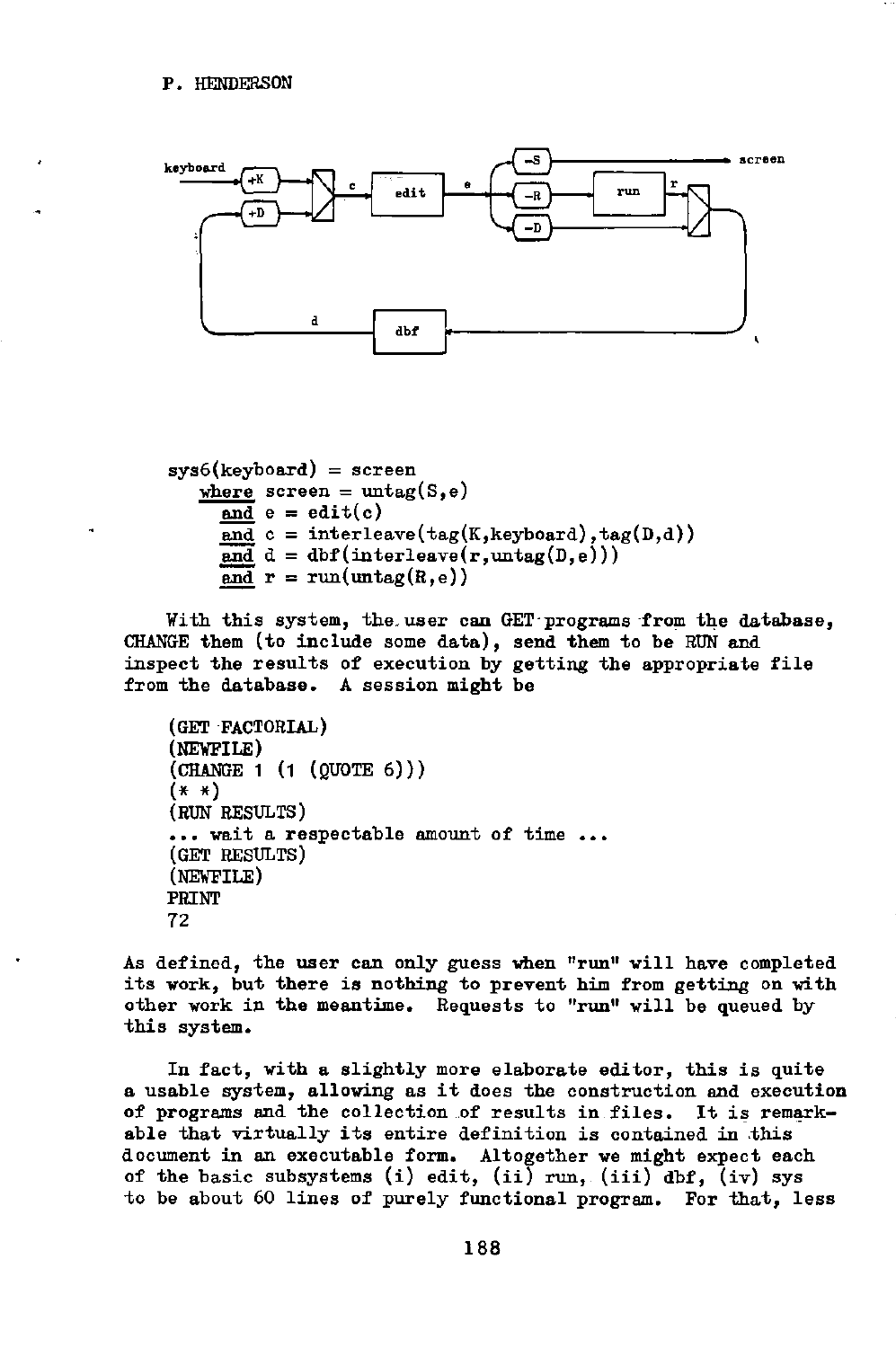than 250 lines of formal text, we have an interactive operating system of some considerable power. Since this is only a beginning, and since pure functions are such a powerful programming medium, we might expect whole order of magnitude improvements in the power for marginal increases in the size of such systems.

## 4. HOW MANY PROCESSORS?

The style of definition of systems which we have used here has an important property. We can easily configure the system to run on a set of processors linked by some kind of serial communication lines. Consider sys6 for example. Clearly we could implement it on a single processor with serial lines to keyboard and screen. Alternatively, we could devote a separate computer to the function dbf. Since dbf is likely to require a great deal of storage space for its data structures, it is reasonable to assume that this storage will extend over secondary media and hence it is sensible to devote a separate processor to this task. Similarly, a separate processor could be devoted to the run task. It is an exciting prospect that purely functional systems of this kind could be configured in an arbitrary way with the greatest of ease.

#### 5. THE-INTERLEAVE "FUNCTION"

Finally, let us turn to the implementation of interleave, out of which all these systems have been built. In practice, we would expect interleave to behave in a demand driven fashion. That is to say, because of demand for its result, it constantly demands its arguments. This way of looking at a function such as interleave is intuitive and hence valuable. It is however an operational view and may lead us to attribute to interleave properties which we do not wish it to have. Rather, if we wish interleave to ^be a function and enjoy all the usual substitutivity properties of a function, then we must be very careful about its implementation.

Consider the following functions (cf. sys2)

 $p1(x,y) = h(s1,s2)$ where  $s\mathbf{1} = f(s)$ and  $s2 = g(s)$ and  $s =$  interleave $(x, y)$  $p2(x,y) \equiv h(s1,s2)$  $\;$  where s1 = f(interleave(x,y)) and  $s2 = g(interleave(x,y))$ 

The function p2 is derived from p1 by substituting for s. If interleave is a function,  $p1(x,y) = p2(x,y)$ . That is, when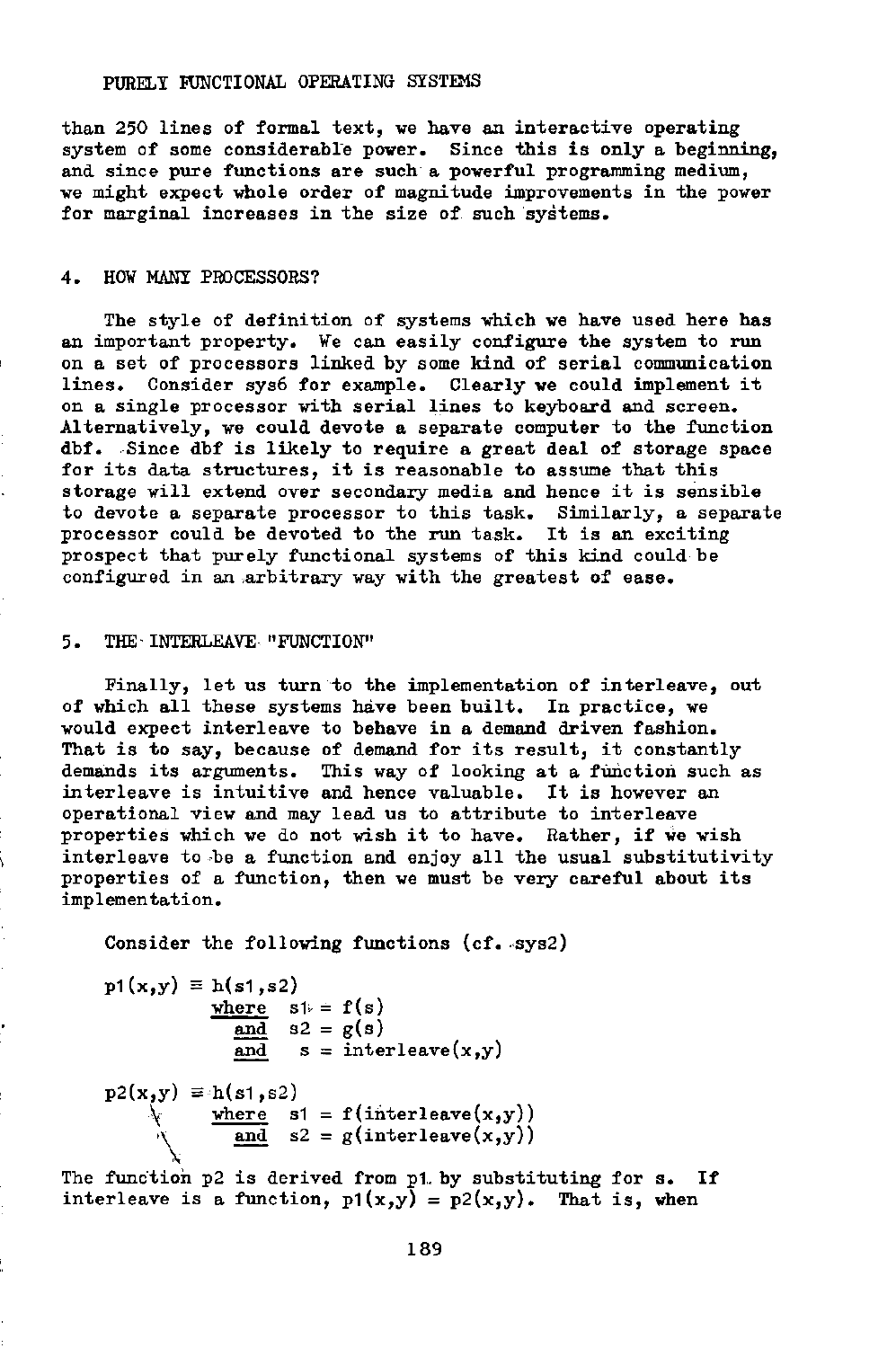considered as functional programs p1 and p2 should produce exactly the same output when given the same input. In p2 the two occurrences of the subexpression "interleave $(x,y)$ " must then denote the same sequence. There is a tendancy when thinking in terms of functions demanding their arguments to believe that the two functions p1 and p2, when considered as functional programs, will behave differently because of the extra time, no matter how small, required to evaluate interleave $(x,y)$  twice. However, if interleave is a function, the only difference between p1 and p2 as programs will be that the elements of the sequence  $p1(x,y) =$  $p2(x,y)$  may appear at different rates in each program. They will not appear in different order.

We could of course insist that interleave is a function. We must then answer two questions. Firstly, can the user of interleave write all the systems which he desires? Secondly, is the need to make interleave a function too much of a constraint on the implementor? Let us consider informally how interleave could be implemented as a function. One obvious approach is to arrange that all the items in the sequences which are arguments to or<br>results of the interleave function are timestamped. The timeresults of the interleave function are timestamped. stamps on successive items in a sequence would be non—decreasing, and interleave would maintain this invariant on its result sequence, as well as implementing the rest of its semantics. In case two items are encountered on the two argument sequences with identical timestamps, interleave can consistently give preference to its first argument (say). We would contrive to ensure that the other functions ignored the timestamps, but otherwise maintain the invariant on their result sequences. Finally, it is necessary, and even appropriate, if all the functions, including interleave, slightly delay items by incrementing the timestamps suitably, but we shall not pursue that detail here.

Certainly, all the programs presented in this paper behave appropriately with this definition of interleave. However, they are but a small class and not representative of the whole range of operating systems. The difficult question to answer is whether the explicit implementation of a timestamp mechanism is a reasonable proposition. It probably is not, although it deserves some experimentation . Alas, the implicit implementation of a timestamp mechanism, where the items are not actually stamped but take as their timestamp the time of inspection, does not implement interleave as a function.

If we implement interleave in a demand driven way, as we had intended all along, then our programs have a purely functional style but are no longer functions. This makes them more difficult to reason about and probably more difficult to make correct. Returning to the programs p1 and p2, we need only consider the case when f consumes its argument at a much greater rate than  $g$ . In p1, f will force s to become elaborated and g will of course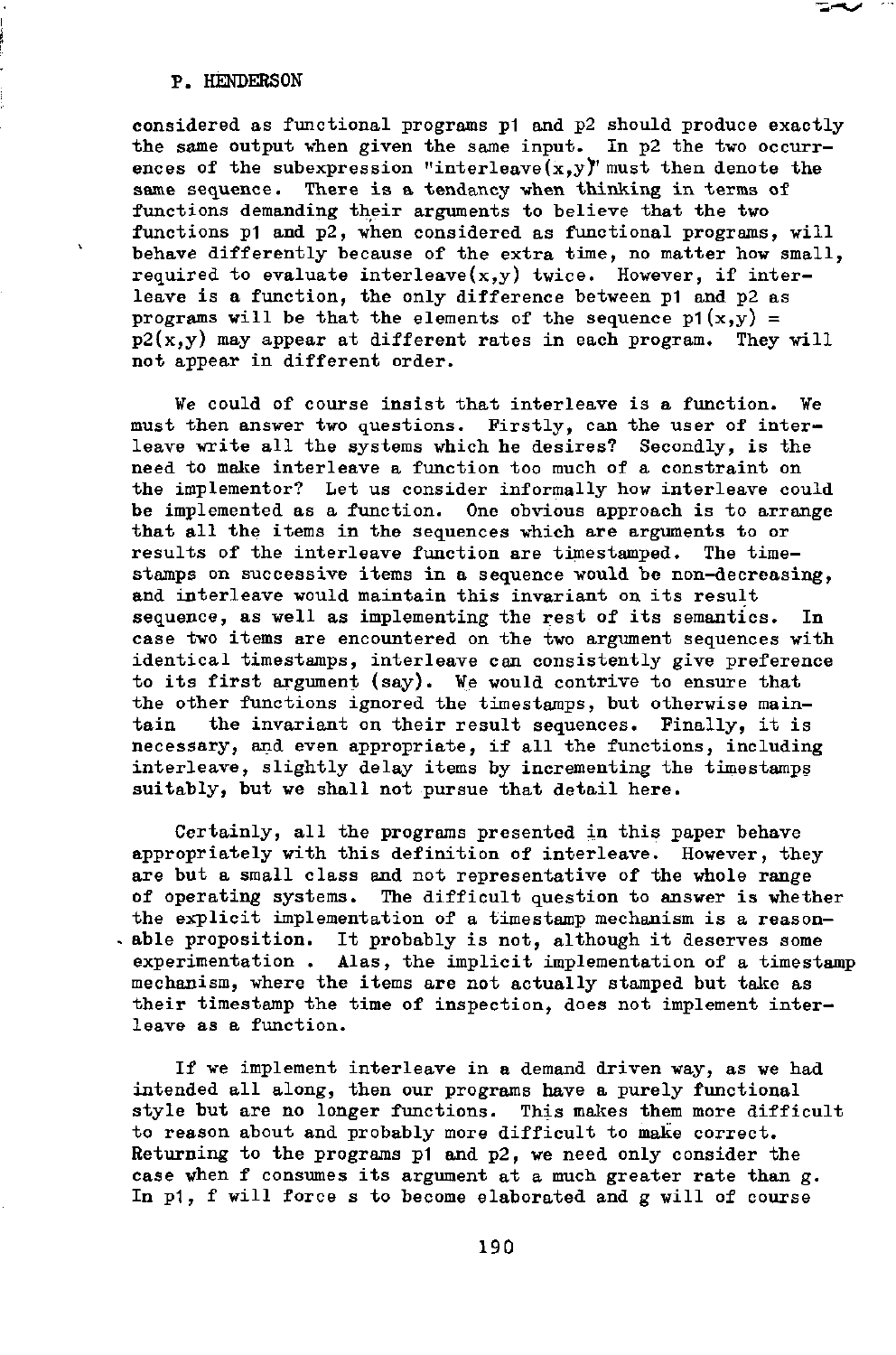see the same sequence. In p2 however, there is no guarantee that, simply because f has forced one occurrence of interleave $(x,y)$  to become elaborated, and presumably elaborated parts of x and y, that the second occurrence of interleave $(x,y)$  will return the same (prefix of a) sequence. The problem is that in the argument position of f, interleave $(x,y)$  produces a result dependent on the availability of elements in x and y while later (presumably) in the argument position of g, interleave will find these sequences already elaborated and will thus produce a result which may be determined by its bias to one argument.

The kinds of systems which we have demonstrated in this paper justify further study of the interleave primitive. It is very powerful, its only shortcoming being its non-determinism, but then, since we are trying to model non—deterministic behaviour it may be that a non-deterministic primitive is necessary.

#### ACKNOWLEDGEMENT

This work has benefited greatly from the comments of colleaques at the Universities of Newcastle and Edinburgh and from the members of IFIP WG2.3. In particular, Simon Jones has helped me to straighten out some of my thinking. This is not to suggest that any of those who were critical of my earlier presentations would not be equally critical of this revised' one. My understanding in this area is far from adequate and I would very much appreciate further comment.

#### REFERENCES

- Backus, J. (1978). Can Programming be Liberated from the von Neumann Style? A Functional Style and Its Algebra of Programs Comm. A.C.M. 21, 8, pp.613-641.
- Friedman, D.P., Wise, D.S. (1980). An Indeterminate Constructor for Applicative Programming. In Conf. Record of 7th Annual A.CM. Symposium on Principles of Programming Languages, Las Vegas.
- Friedman, D.P., Vise, D.S. (1977). Applicative Multiprogramming. Technical Report No. 72, Indiana University, Bloomington.
- Kahn, G., McQueen, D. (1977). Coroutines and Networks of Parallel Processes. In Information Processing 77, North Holland, Amsterdam.

Keller, R\M., Lindstrom, G., Patil, S.S. (1979). A Loosely-Coupled Applicative Multiprocessing System. In AFIPS Proc. 48, pp. 613-621.